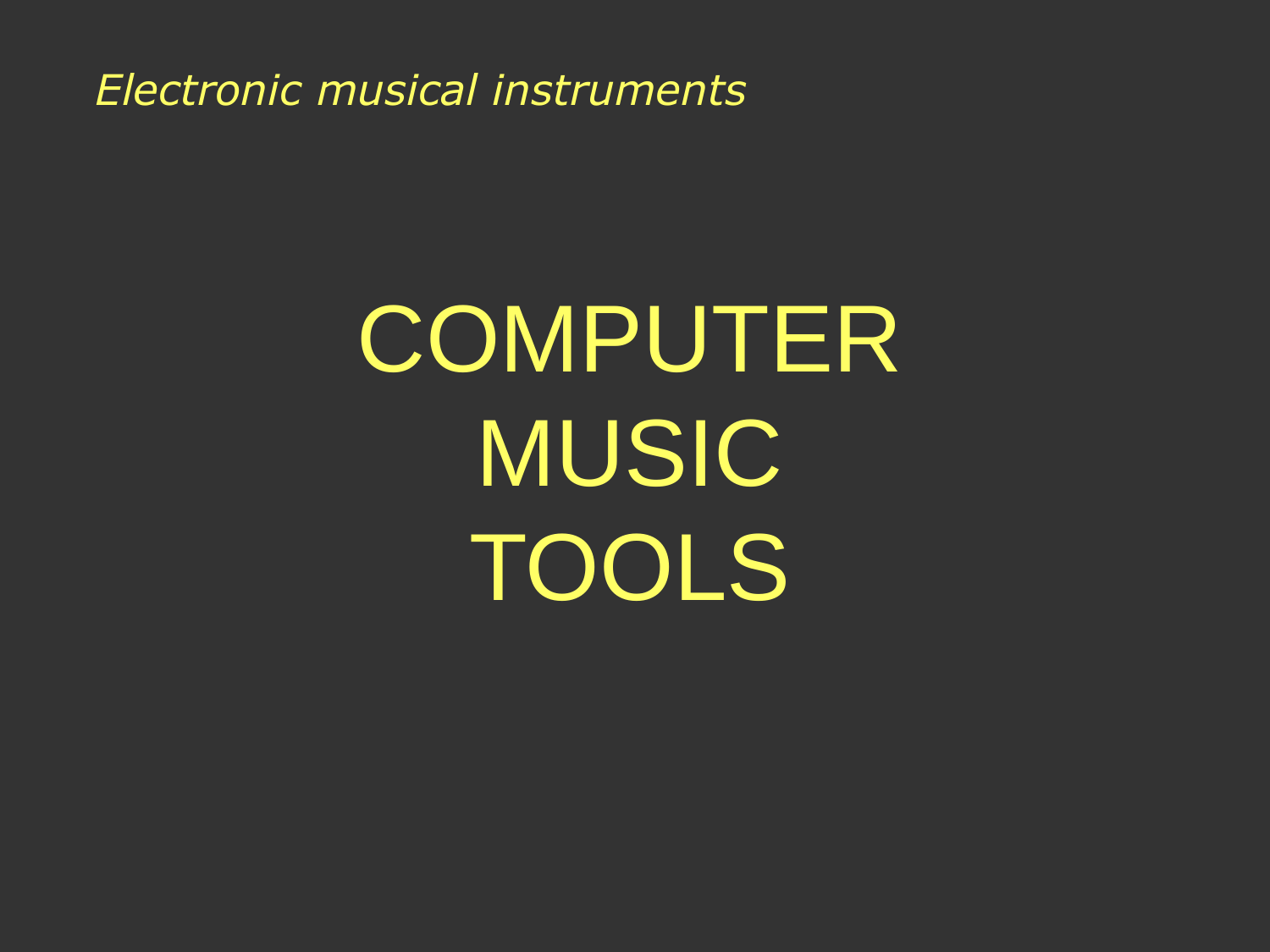#### Computer music tools

- Software for creation of computer music (both single sounds and whole musical pieces).
- We have already learned about:
	- samplers musical instruments and software for creating instrument banks,
	- MIDI sequencers software for recording, editing and playback of MIDI codes, controlling other musical instruments (hardware and software).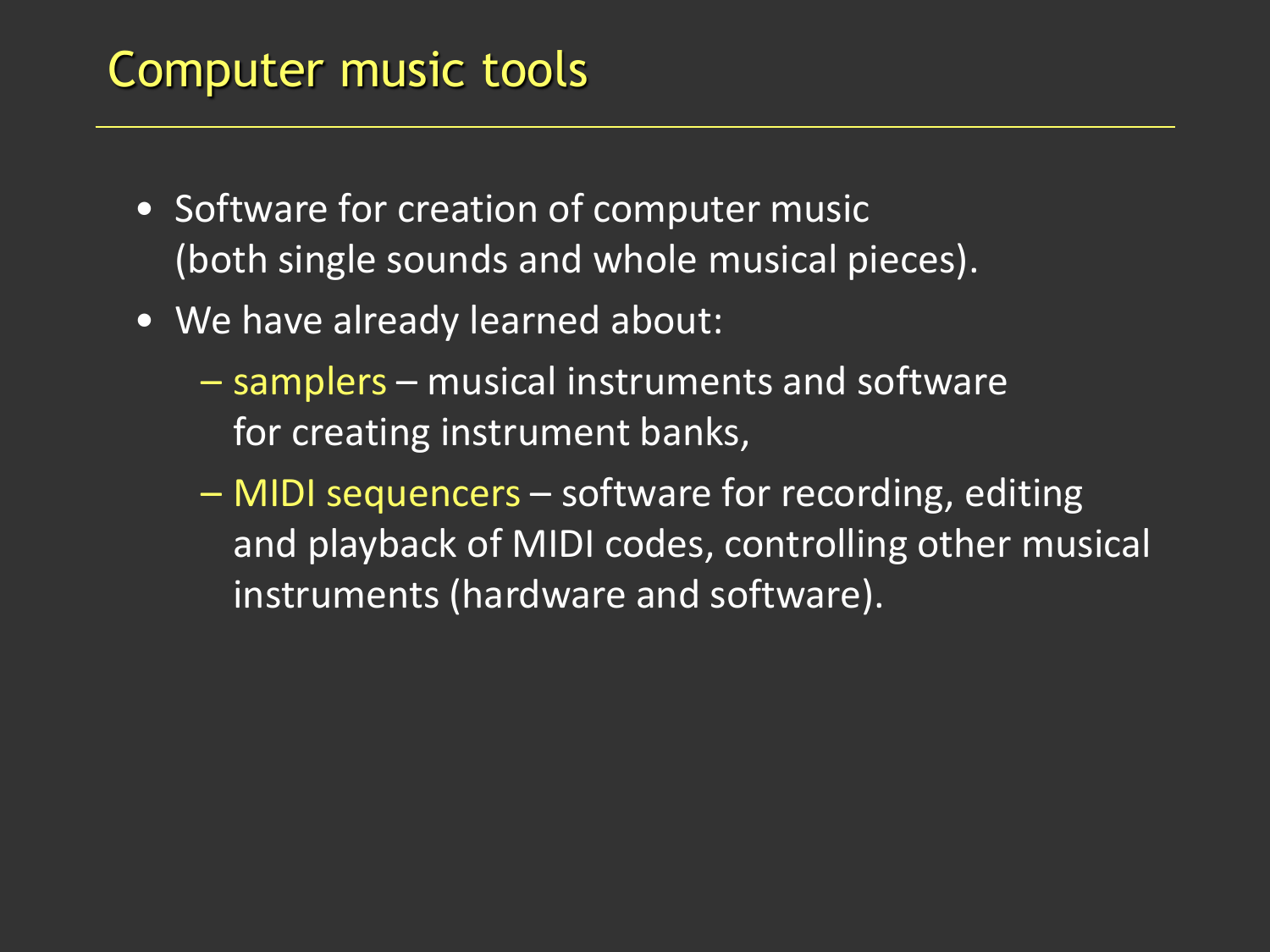Virtual Studio Technology (VST) – a standard from Steinberg.

- VST plugins:
	- VST effects: sound effects; they receive digital sounds and they output processed sounds,
	- VST instruments (VSTi): they receive MIDI codes and generate digital sounds (by synthesis, sampling, etc.) and they send them to the output,
	- VST MIDI effects: they process MIDI codes (rarely used).
- VST host: a software that sends data to plugins and collects the results.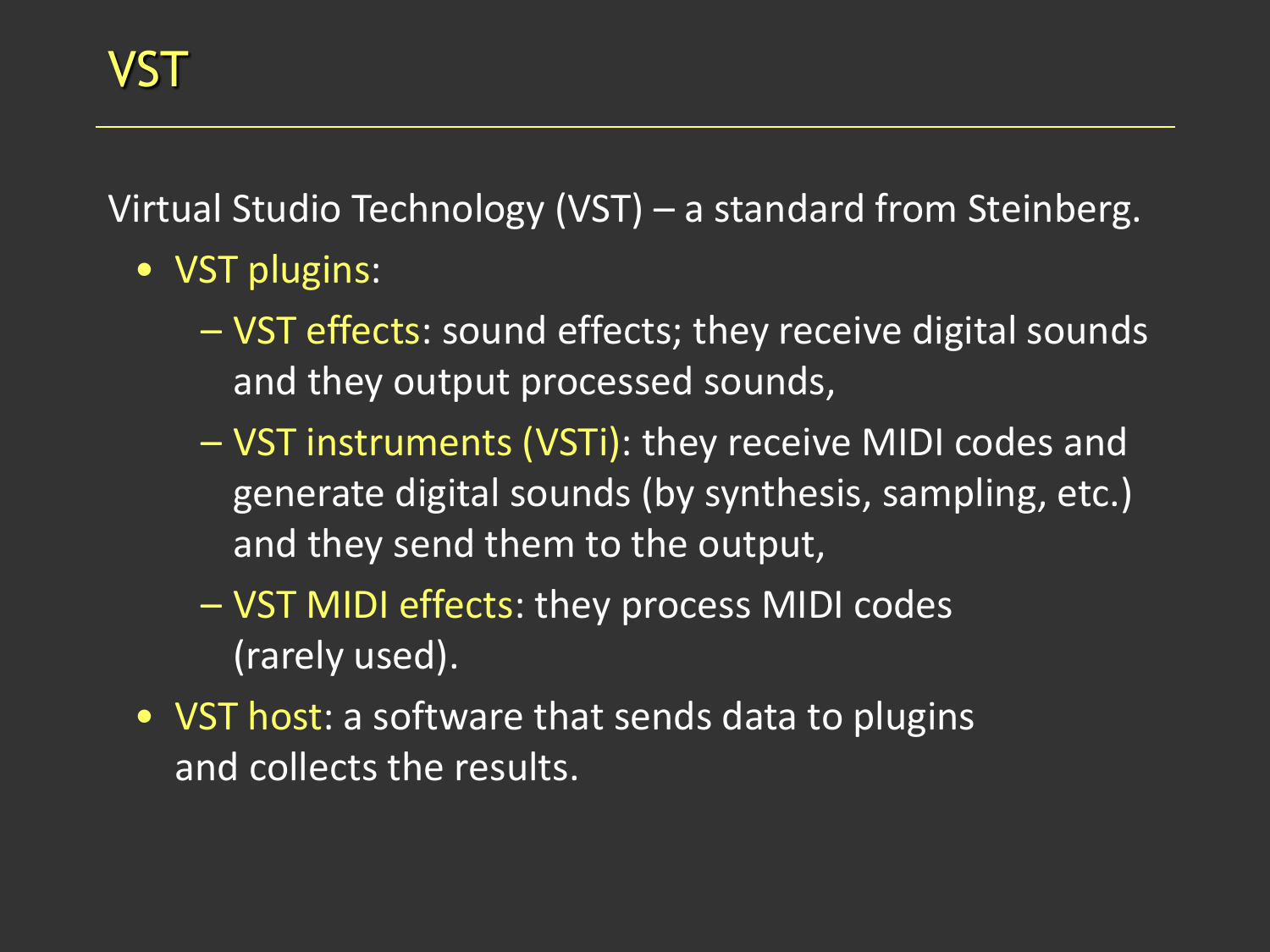The task of a VSTi programmer is to:

- write an algorithm that generates digital sounds (using any method) according to the received parameters,
- create a user interface,
- define MIDI Control Change parameters and their interpretation (how they affect the generated sound).

A programmer does not need to worry about input and output functions – this is the task of the host program.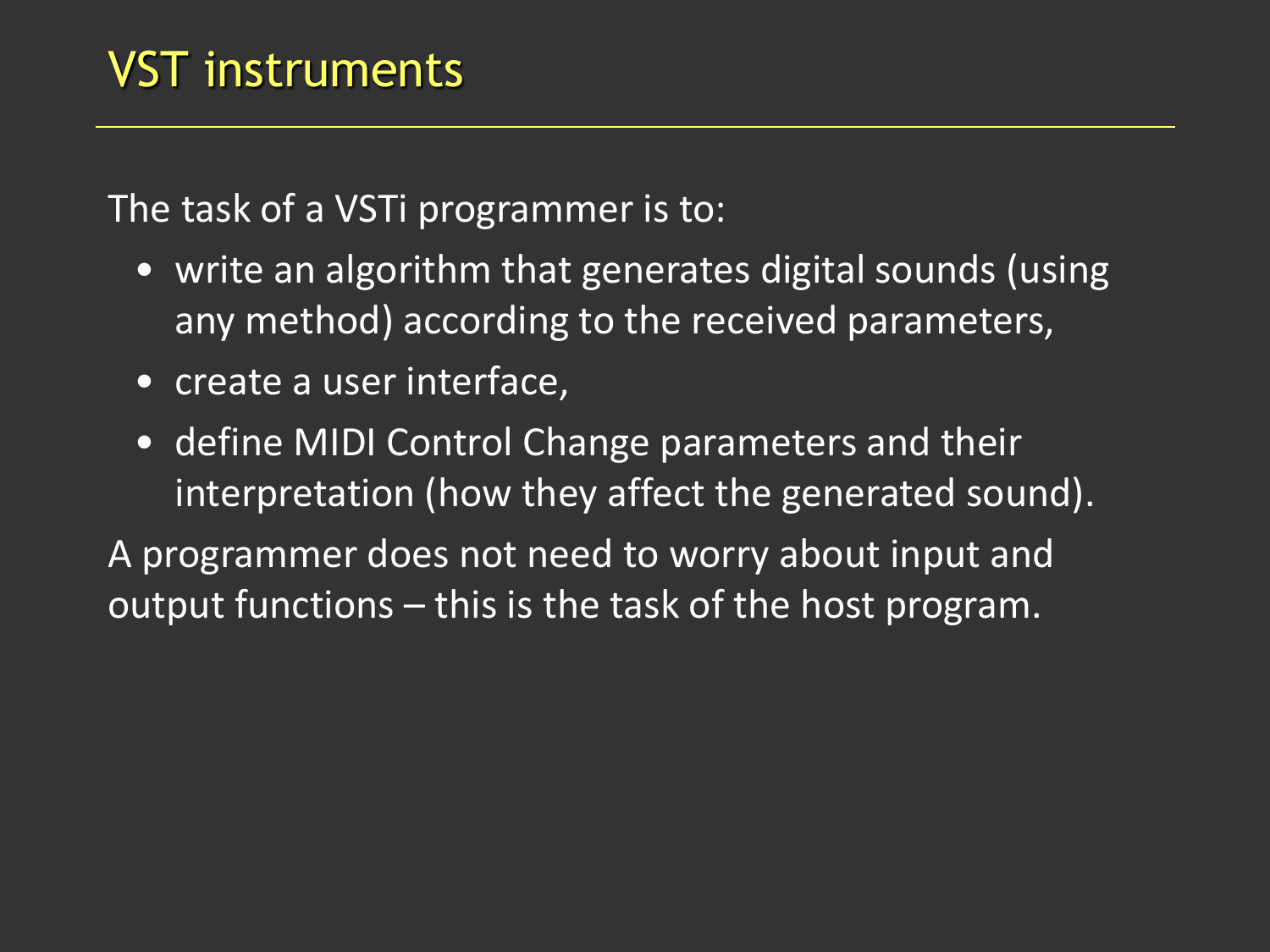Modern VST hosts are digital audio workstations (DAW)

- audio tracks:
	- recorded digital sound (instruments, vocals),
	- use VST effects;
- MIDI tracks:
	- only recorded MIDI codes,
	- control VSTi or hardware instruments,
	- allow for sequencer functions (MIDI code editing),
	- a digital sound is created only during the mastering.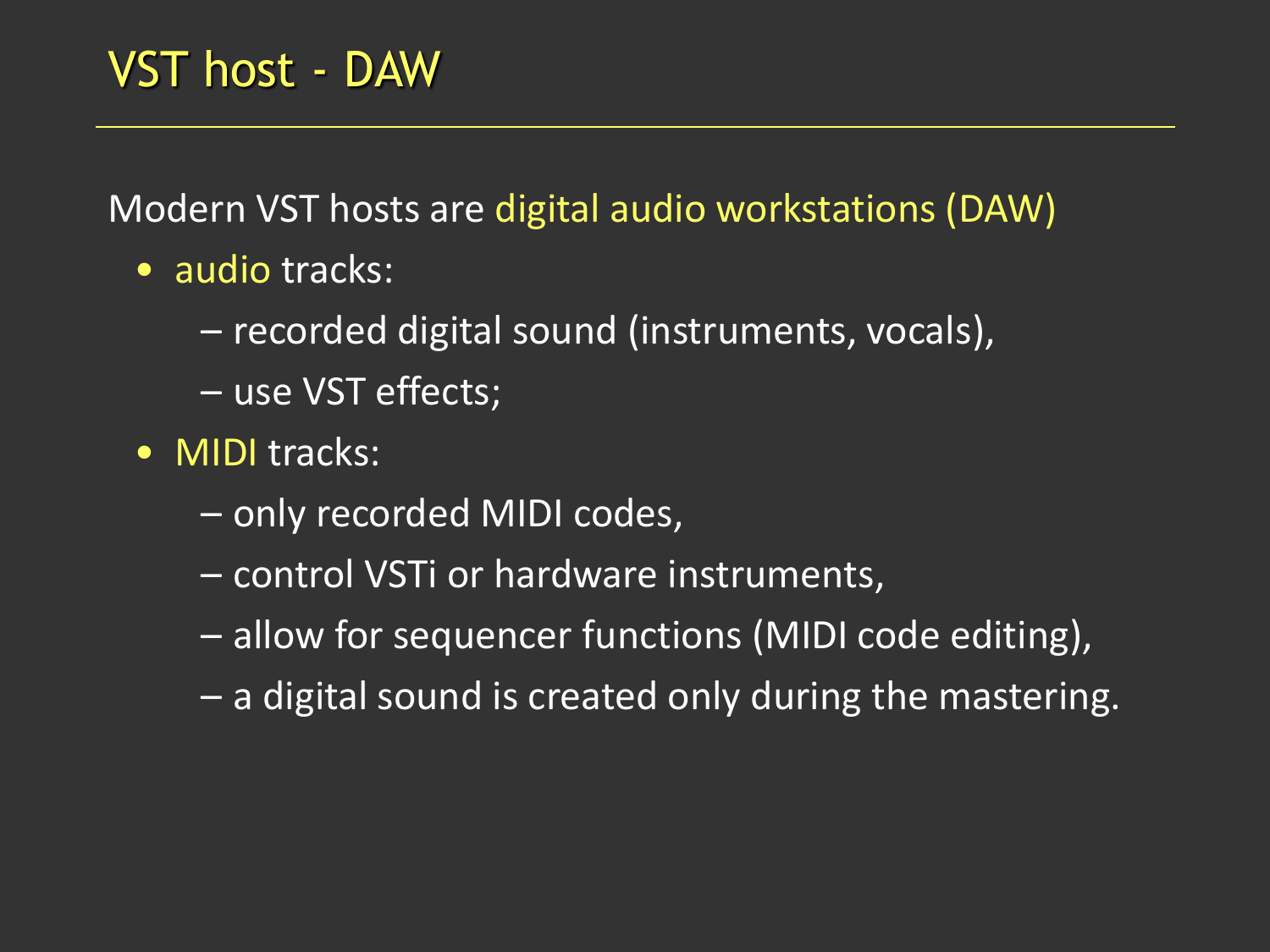Why should we use VSTi and MIDI tracks instead of simply recording sounds on audio tracks:

- we can easily edit MIDI codes (individual notes),
- we can modify the VSTi sound by changing its parameters,
- we can change the VSTi leaving the same MIDI sequences,
- we can use many instruments at the time, the processing power of a PC is the limit.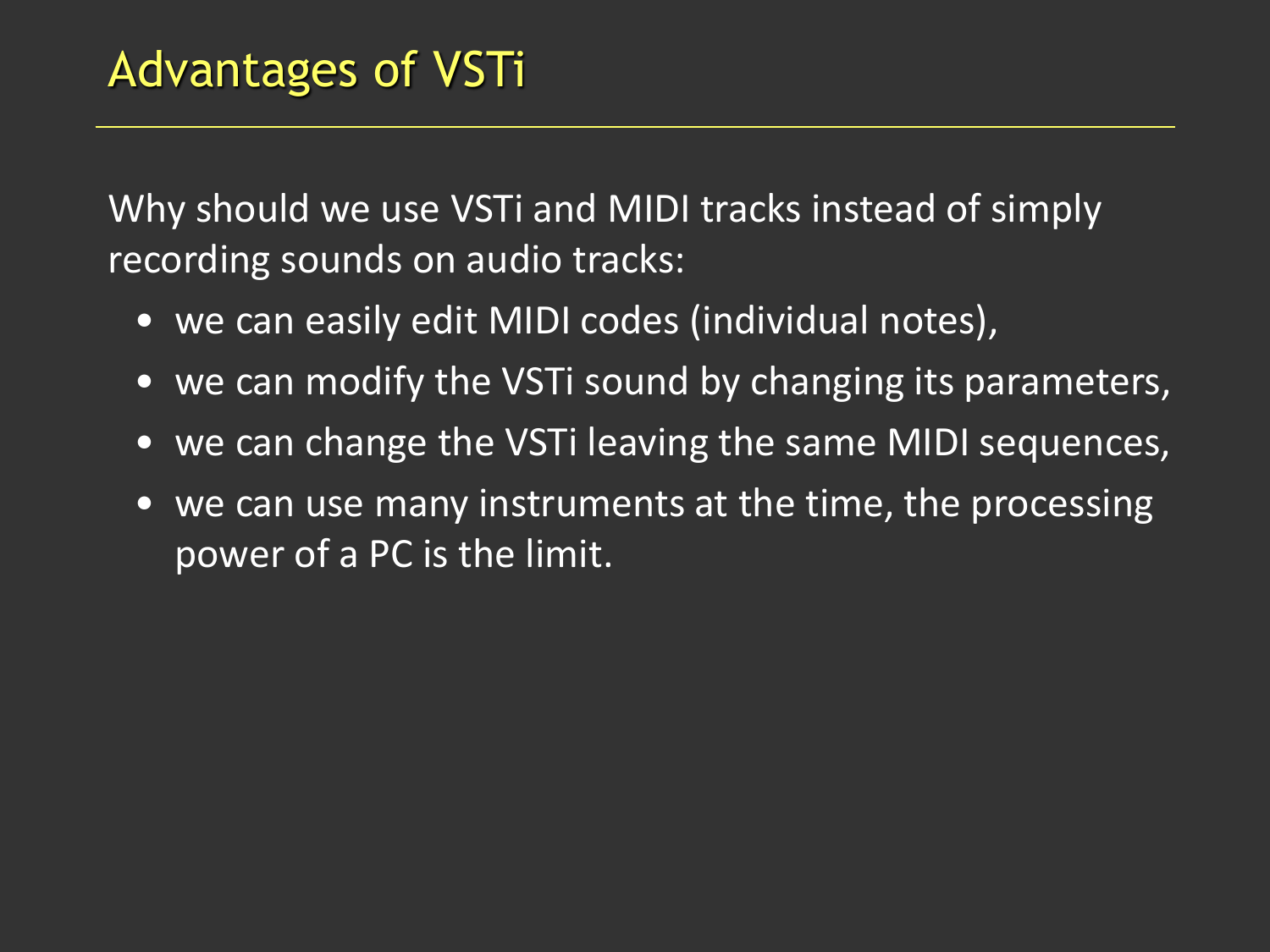How to run a single VSTi without installing a complex DAW?

• Download free *SAVIHost*

(http://www.hermannseib.com/english/savihost.htm)

- Put savihost.exe in the same location as the DLL file of the VSTi.
- Rename the file so that EXE and DLL names match, e.g.:
	- the plugin file is *Synth1 VST.dll*
	- rename *SAVIHost.exe* to *Synth1 VST.exe*
- Run the executable file. The plugin is loaded, and we can use it as an instrument.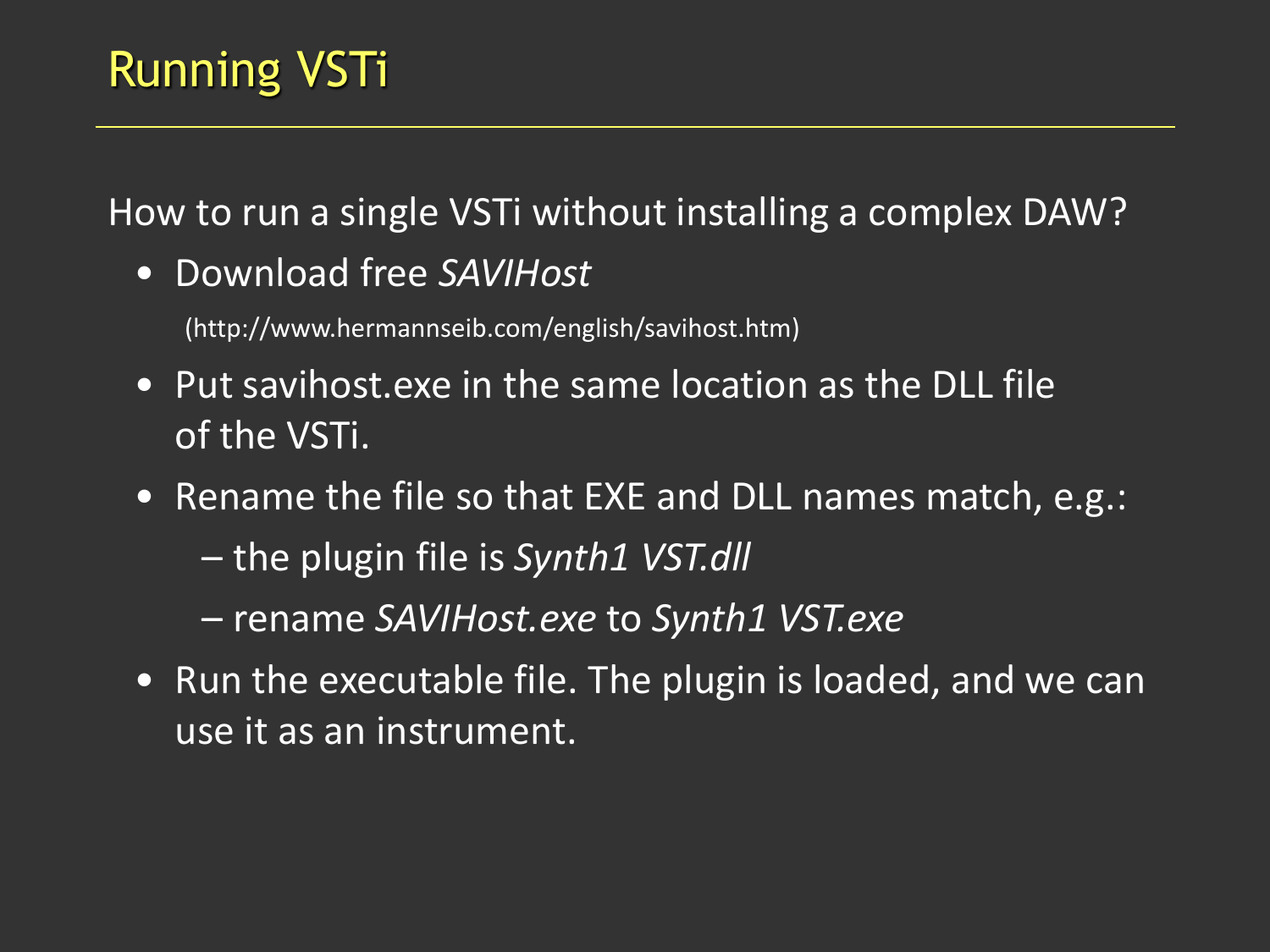#### Computer music programming - CSound

- General purpose programming languages (C++, Java, Python, etc.) do not have easy procedures for computer music creation.
- There are special programming languages developed for creating digital sounds and music.
- CSound one of the most popular music programming languages. A programmer writes procedures for:
	- *orchestra* code that creates sounds (instruments),
	- *score* code that creates music from these sounds.
- Many functions, but relatively hard to learn.
- Documentation and many examples are available.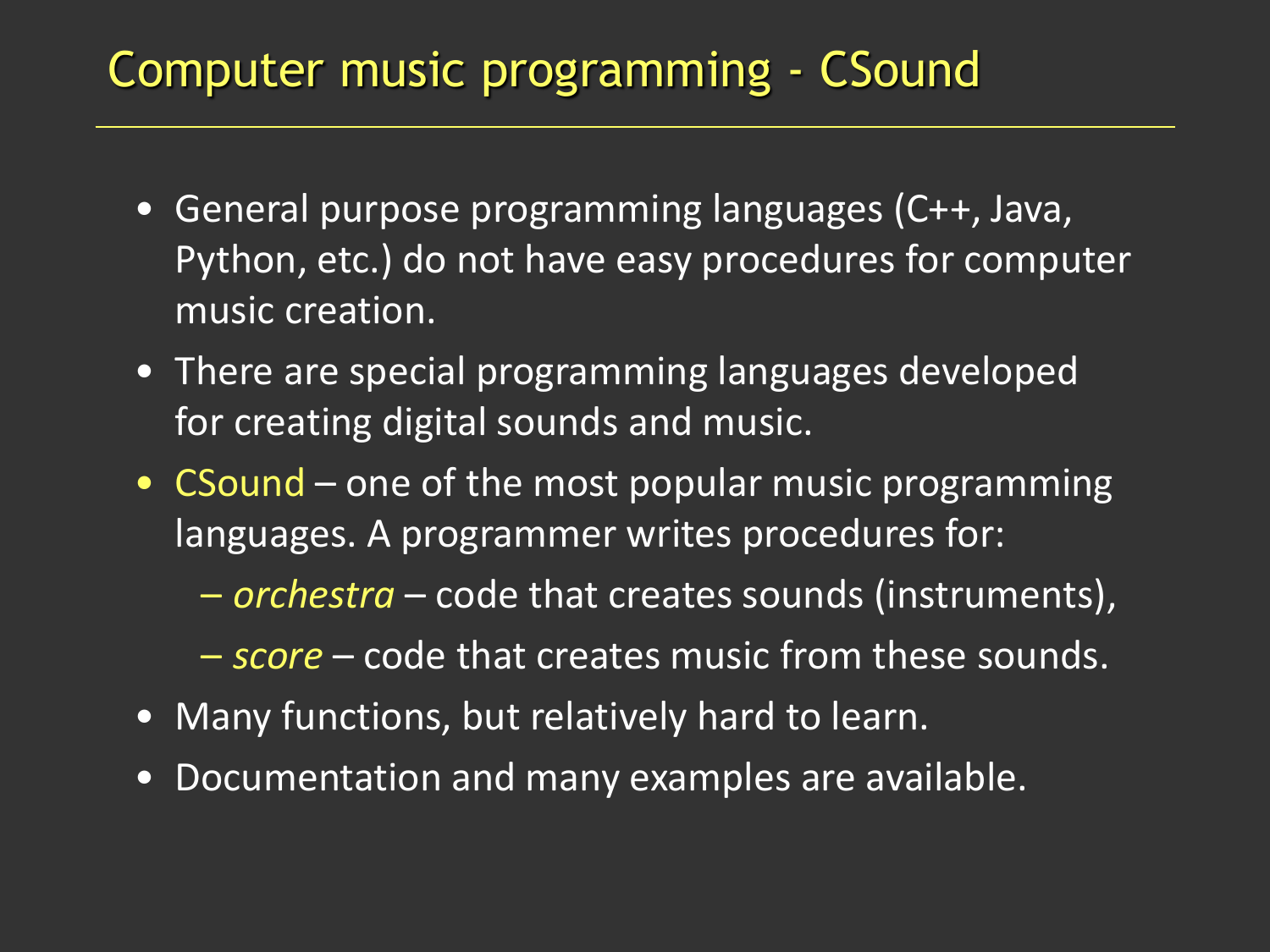## Csound - example

#### Csound script - simple FM synthesis

*http://booki.flossmanuals.net/ csound/d-frequency-modulation/*

#### **<CsoundSynthesizer> <CsInstruments> sr = 48000 ksmps = 32 nchnls = 2 0dbfs = 1 instr 1 kCarFreq = 440 ; carrier frequency kModFreq = 440 ; modulation frequency kIndex = 10 ; modulation index**  $kIndexM = 0$ **kMaxDev = kIndex\*kModFreq kMinDev = kIndexM\*kModFreq kVarDev = kMaxDev-kMinDev kModAmp = kMinDev+kVarDev ; oscillators aModulator poscil kModAmp, kModFreq, 1 aCarrier poscil 0.3, kCarFreq+aModulator, 1 outs aCarrier, aCarrier endin </CsInstruments> <CsScore> f 1 0 1024 10 1 ; Sine wave for table 1 i 1 0 15 </CsScore> </CsoundSynthesizer> ; written by Alex Hofmann (Mar. 2011)**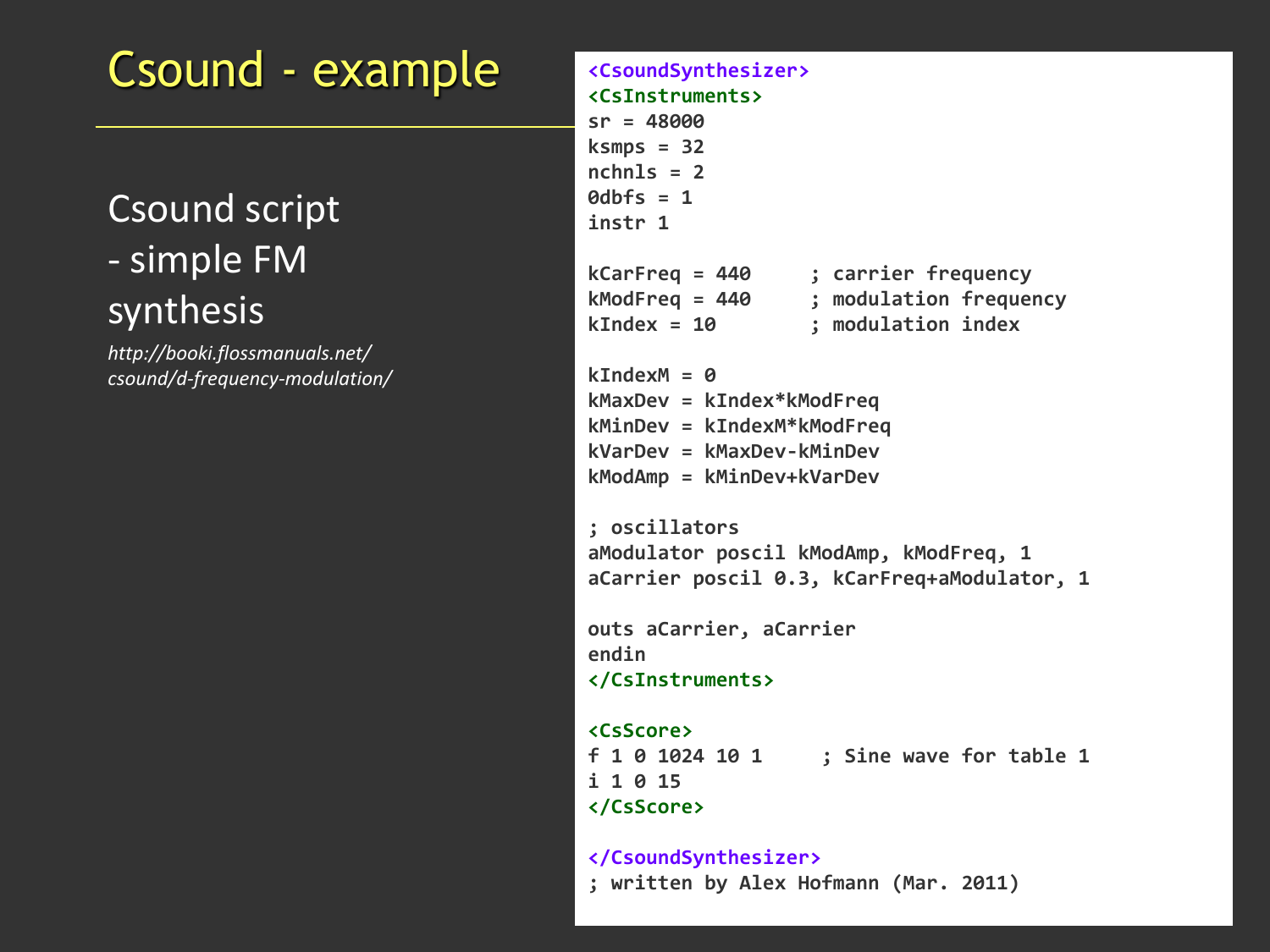## SuperCollider

- Modern computer music programming language.
- Code written as text (scripts).
- Used for:
	- real time sound synthesis,
	- algorithmic composition.
- Uses a client-server architecture.
- Less examples than Csound.
- Available in many operating systems.
- Ability to create custom instruments.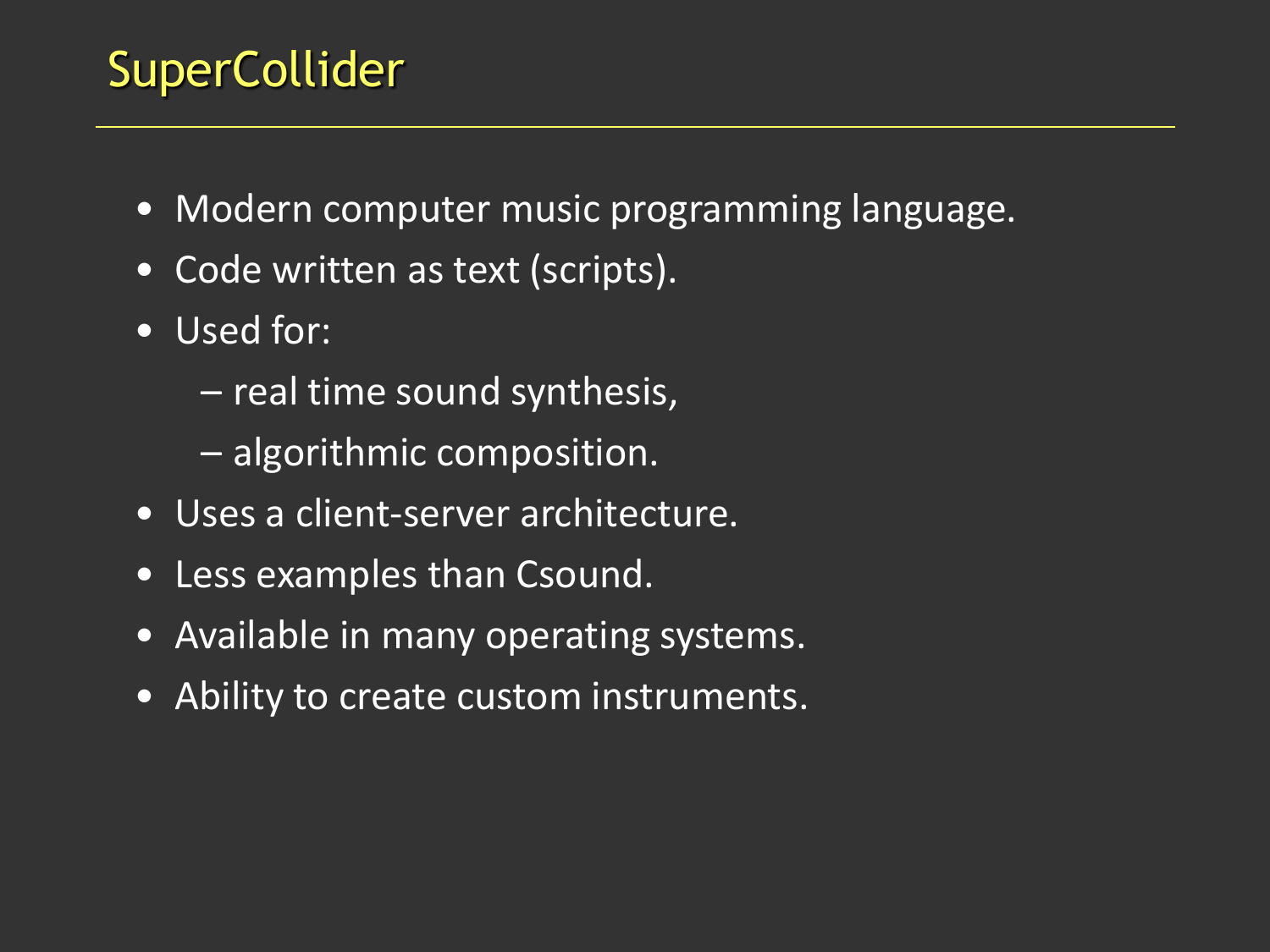#### SuperCollider script to create a simple FM synthesis

*http://danielnouri.org/docs/SuperColliderHelp/Tutorials/Mark\_Polishook\_tutorial/Synthesis/14\_Frequency\_modulation.html*

```
(
SynthDef("fm1", { arg bus = 0, freq = 440, carPartial = 1, modPartial = 1, index = 3, mul = 0.05;
           // carPartial :: modPartial => car/mod ratio
           var mod;
           var car;
           mod = SinOsc.ar(freq * modPartial, 0,
                      freq * index * LFNoise1.kr(5.reciprocal).abs);
           car = SinOsc.ar( (freq * carPartial) + mod, 0, mul);
           Out.ar(bus, car)
}).load(s);
)
(
Synth("fm1", [\bus, 0, \freq, 440, \carPartial, 1, \modPartial, 1, \index, 10]);
)
(
s.queryAllNodes;
)
```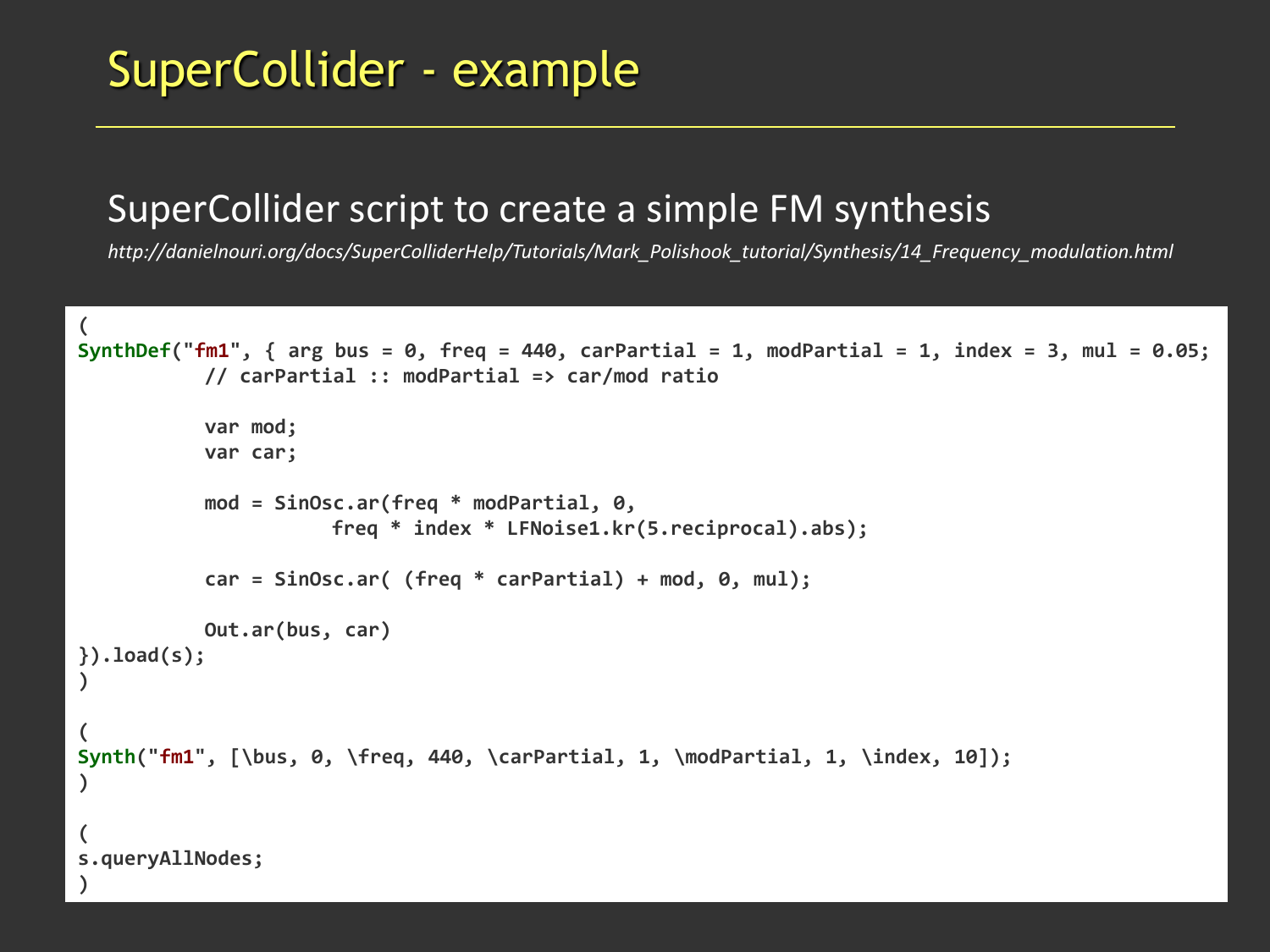#### Pure Data (pd) / Max/MSP

- An alternative approach: visual creation of algorithms in GUI instead of writing a code.
- Implementations:
	- Max/MSP commercial, MacOS,
	- *Pure Data* (pd) open source (Linux, Windows, Mac).
- Sound processing, synthesis, sampling, MIDI.
- The user interface is rather ascetic.
- More appealing visually, but complex algorithms may look "tangled".
- Ability to create custom blocks.
- Audio and control signals.

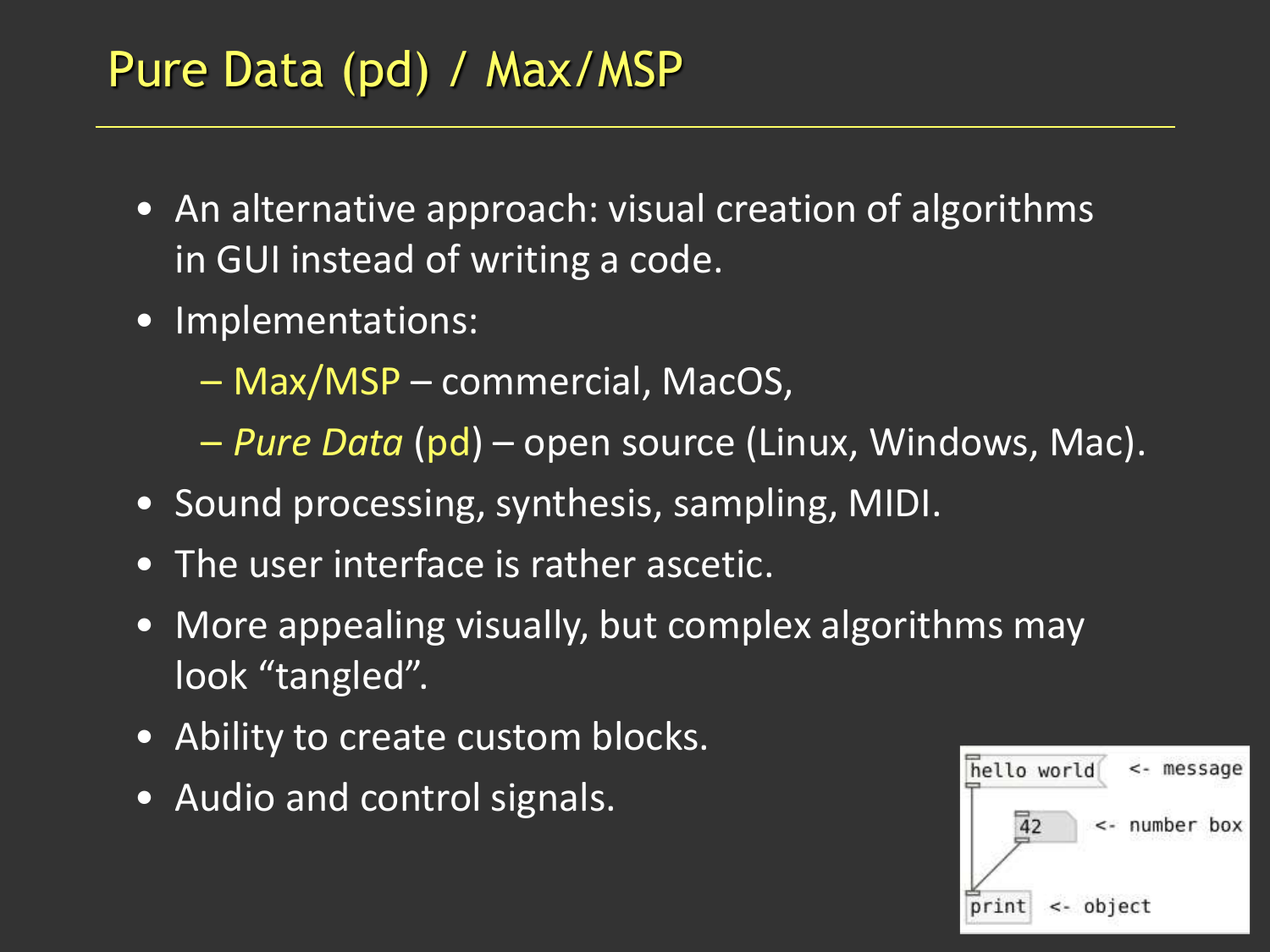#### Pure Data - example

#### A simple FM synthesis in pd

an example included in the installed program (*A09.frequency.mod.pd*)



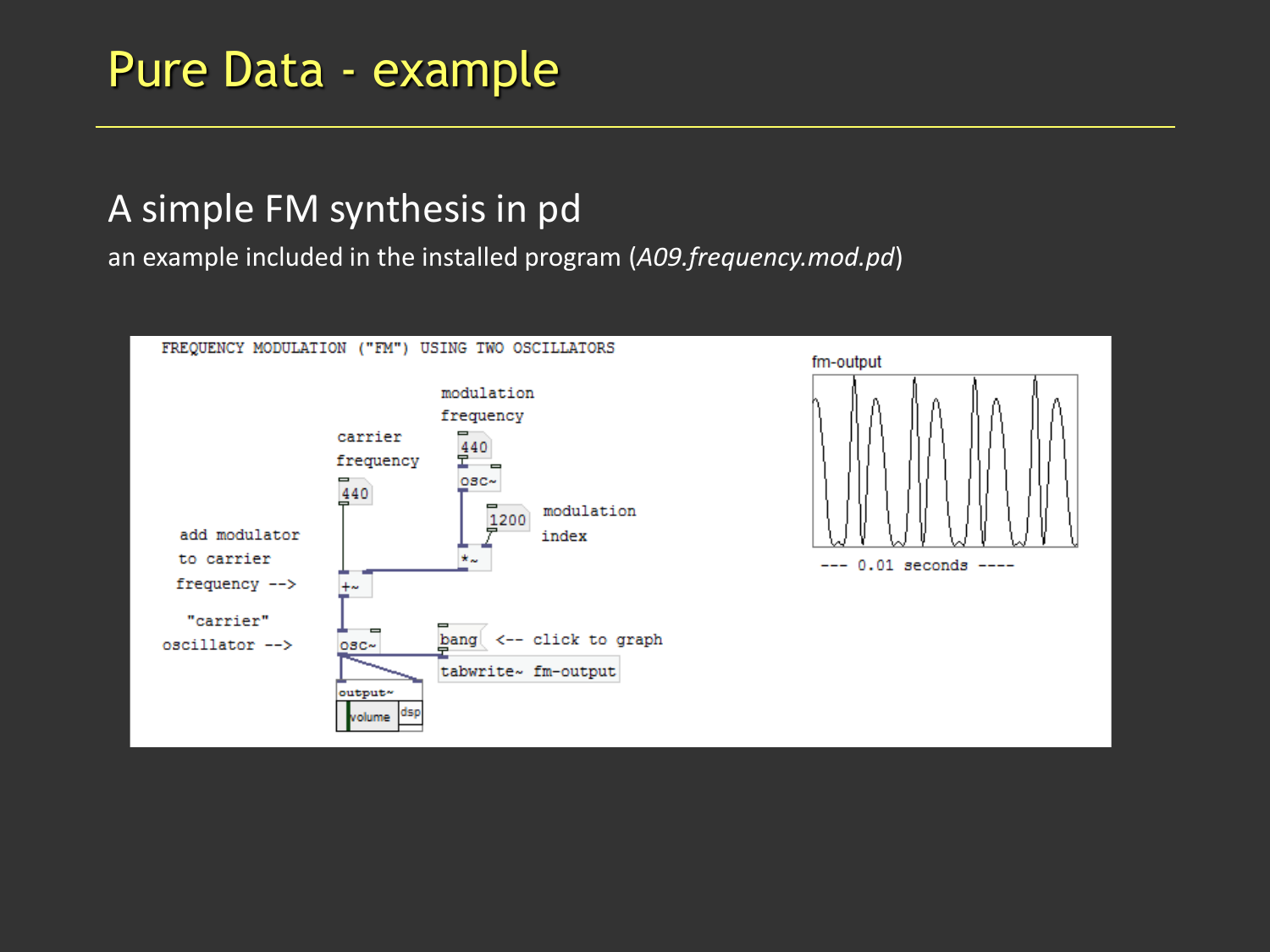#### **Trackers**

Trackers were popular in 1980s on 16-bit computers (Amiga).

- Combine functions of a sampler and a sequencer.
- Samples are very short, they are usually looped.
- Instruments samples with envelope and effects.
- Patterns control sequences that generate music.
- Order defines how the patterns are played.
- Module (MOD) a single file that contains all the data, very small (typically, below 100 KB).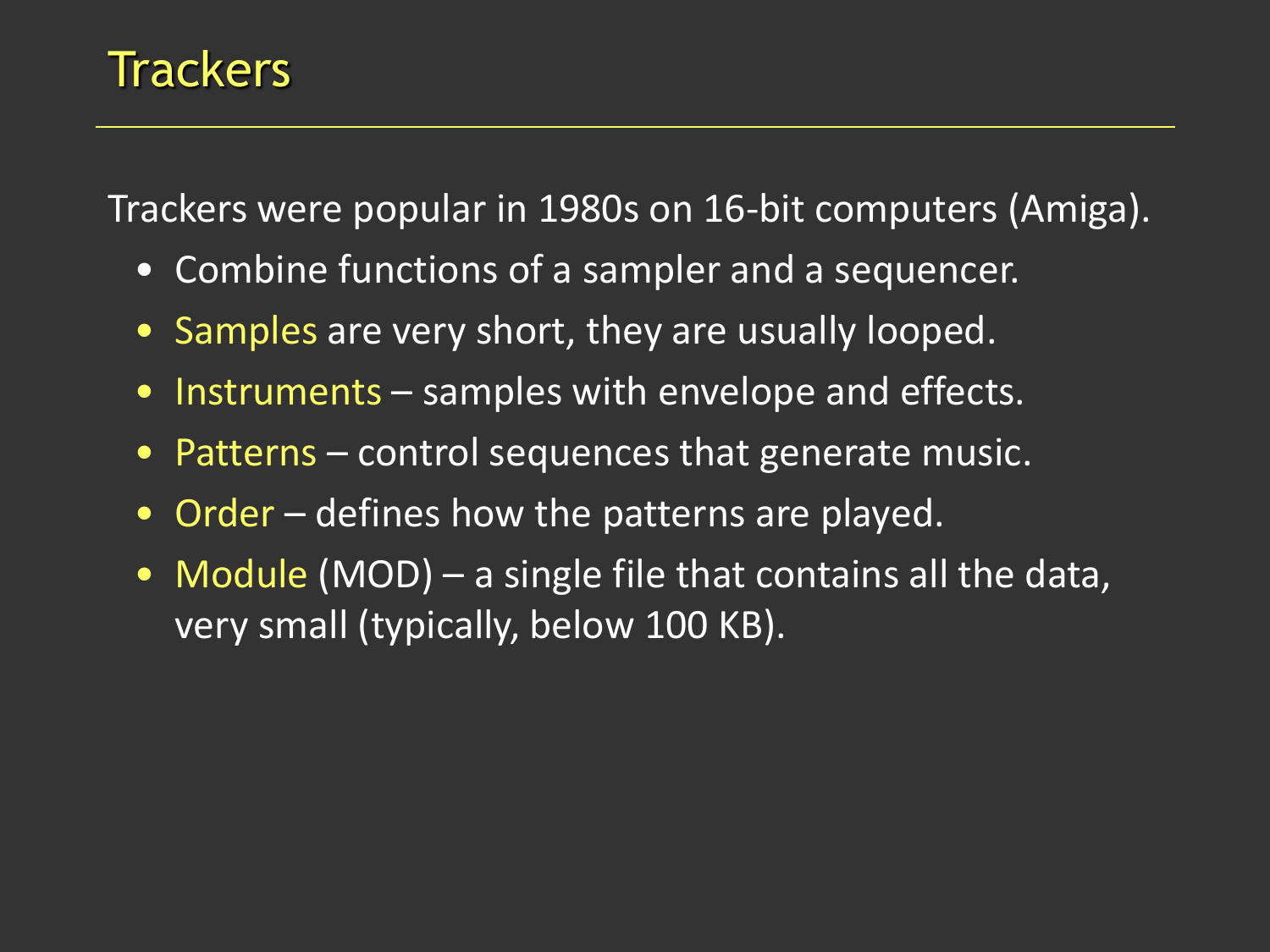## Fasttracker (Amiga)

| łέ<br>19<br>14<br>捛<br>Songlen.<br><b>Repstart</b><br>Avail 14106(1<br>1<br>n<br>9<br>8                                                                                                                                                                         | lns.<br>Del<br>1E 1 J J<br>n2.<br>4107)k<br>2<br>3<br>10<br>ш                                                                                                                                                                               | रदेल्ल<br>πs<br><b>BPM</b><br>150<br>$+1$<br>Spd.<br>06<br>$\uparrow$<br>01<br>Add.<br>$\uparrow$<br><b>GUS 0000k</b><br>H<br>5<br>12<br>والزماليرسا                                                                                                                                       | oker<br>Ptn. 14<br>$\overline{1}$<br><u> En. 040 l</u><br>Expd. Srnk.<br>÷<br>Time 00:00:15<br>6<br>13<br>ш                                                                                                                 | ъu<br>TAITON<br>PAOD.<br><b>1776</b><br>$t$ +<br>$t$ <sup>+</sup><br>7<br>15                                | About<br><b>Nibbles</b><br>Zop<br>CD-Dump<br><b>Extend</b><br>Transps.<br>I.E.Ext.<br>S.E.Ext.<br>Adv. Edit<br><b>Sub</b><br>Add                                                                                                                                                                                                                      | Play sng<br>Play ptn.<br><b>Stop</b><br>Rec. sng.<br>Rec. ptn.<br>Disk op.<br>Instr. Ed.<br>Smp. Ed.<br>Config<br><b>Help</b>                                                                                                                    | <u> Control – Alternate</u><br>Terminate"<br>02<br>03<br>by Teque<br>04<br>November 2001<br>05<br>(C) Salamanteri Music<br>06<br>07<br>Composed for Sol's<br>08<br>AltParty3 Invitation.<br>Ш<br>$\overline{01}$<br>02<br>03<br>04<br><b>Ctrl.Alt.Terminate</b>                                                                                                                     | $01 - 08$<br>$09 - 10$<br>$11 - 18$<br>$19 - 20$<br>$21 - 28$<br>$29 - 30$<br>$31 - 38$<br>39-40<br>Swap<br><b>Bank</b>                                                                                                                                                                                                                                              |                                                |
|-----------------------------------------------------------------------------------------------------------------------------------------------------------------------------------------------------------------------------------------------------------------|---------------------------------------------------------------------------------------------------------------------------------------------------------------------------------------------------------------------------------------------|--------------------------------------------------------------------------------------------------------------------------------------------------------------------------------------------------------------------------------------------------------------------------------------------|-----------------------------------------------------------------------------------------------------------------------------------------------------------------------------------------------------------------------------|-------------------------------------------------------------------------------------------------------------|-------------------------------------------------------------------------------------------------------------------------------------------------------------------------------------------------------------------------------------------------------------------------------------------------------------------------------------------------------|--------------------------------------------------------------------------------------------------------------------------------------------------------------------------------------------------------------------------------------------------|-------------------------------------------------------------------------------------------------------------------------------------------------------------------------------------------------------------------------------------------------------------------------------------------------------------------------------------------------------------------------------------|----------------------------------------------------------------------------------------------------------------------------------------------------------------------------------------------------------------------------------------------------------------------------------------------------------------------------------------------------------------------|------------------------------------------------|
| ь.<br>1 N<br><br><br>ŹŌ<br><br><br>ちょう こうしょう こうしょう かんこう こうかん しょうせい しゅうかん しんじょう しょうかん しんしゃ しんじょう しんじょう しんじょう しんじょう しんしゃ しんじょう<br><br>G-5<br><br><br><br>$\overline{29}$<br><br>228222528<br><br><br><br><br><br><br>C-6 10<br>31<br><br><br><br>39<br><br>35<br> | 2<br><br><br><br><br>C-6 1<br><br><br><br><br><br><br><br>P1<br>С-б<br><br><br><br><br><br><br>C-6 1E<br><br>. AAL<br>$\cdots$<br><br><br><br><br><br>C-6 1E<br><br><br><br><br><br><br><br>P1<br>C-6 1<br><br><br><br><br><br><br><br><br> | mn<br>$\cdots$<br><br>$\cdots$<br>PЧ<br>000<br><br><br><br>PC<br>010<br>$\cdots$<br>$\cdots$<br>000<br>$\cdots$<br>PC.<br>000<br>ANA<br>$\cdots$<br>00O<br><br><br>$\cdots$<br>PЧ<br>Č10<br><br><br><br><br><br><br>PЧ<br><br><br><br><br><br><br>C <sub>10</sub><br>C-6 1E PC<br><br><br> | <br>$\cdots$<br><br><br><br><br><br>$\cdots$<br><br>:<br><br>$\cdots$<br><br><br>PF<br>G-5<br><br>::::<br><br><br><br>$\cdots$<br><br><br>-nni<br><br>$\cdots$<br><br><br><br><br><br><br><br>C-6<br><br>21<br><br><br><br> | <b>ц…….</b><br><br><br><br><br><br><br><br><br><br><br><br><br><br><br><br><br><br><br><br><br><br><br><br> | nnn<br><br>$\cdots$<br>$\cdots$<br><br>$\cdots$<br>$\cdots$<br><br>$\cdots$<br>$\cdots$<br><br>$\cdots$<br>$\cdots$<br><br>$\cdots$<br>$\cdots$<br><br>$\cdots$<br><br>UUU<br><br>ûû0<br>$\cdots$<br><br>$\cdots$<br><br><br><br><br><br>$\cdots$<br><br><br><br>$\cdots$<br><br><br><br>$\cdots$<br><br><br><br><br><br>$\cdots$<br><br>$\cdots$<br> | 7.<br><br><br><br><br><br>С-б<br><br><br>:<br>$\cdots$<br><br><br><br><br><br><br><br><br><br>$\cdots$<br><br>C-5<br>$\cdots$<br>$\cdots$<br><br><br><br><br><br><br><br><br><br><br><br><br><br>C-4<br><br><br><br><br><br><br><br><br><br><br> | 8.<br>nnn<br><br><br><br><br><br><br>$\cdots$<br><br><br><br>$\cdots$<br>$\cdots$<br><br><br><br>C-5<br>5 18<br>$\cdots$<br><br><br>$\cdots$<br><br>$\cdots$<br>::::<br><br>000<br><br><br>m<br>$\cdots$<br><br>$\cdots$<br><br><br><br>5 18<br>С-6<br><br><br><br><br><br><br><br><br><br><br><br><br><br><br><br><br><br><br><br>C-5<br>-18<br>5.<br>$\cdots$<br><br><br>$\cdots$ | <b>q</b><br>$\cdots$<br><br>$\cdots$<br><br><br>$\cdots$<br><br><br><br>$\cdots$<br>$\cdots$<br><br>$\cdots$<br><br>$\cdots$<br><br>$\cdots$<br><br><br>$\cdots$<br><br>$\cdots$<br><br><br>$\cdots$<br><br><br>$\cdots$<br><br><br><br><br><br>$\cdots$<br><br><br><br><br>$\cdots$<br><br><br><br><br><br><br><br><br><br><br><br><br><br><br><br><br><br><br><br> | 20<br>ZЧ<br>쬻<br>弱<br>Ŧ<br>2C<br>2D<br>30<br>弱 |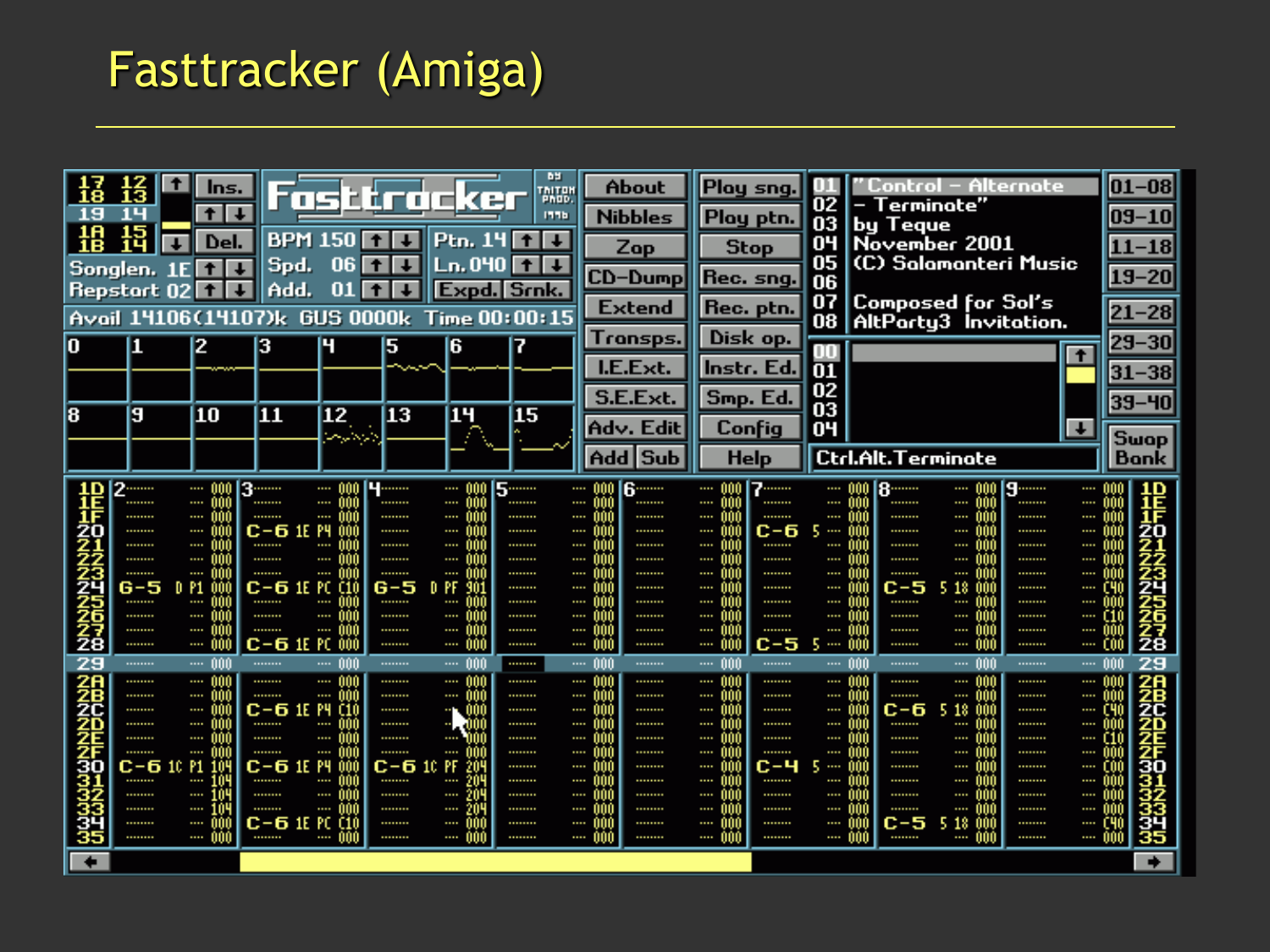Pattern describes how the sounds are generated. A pattern has a form of a table.

- Columns tracks, voices.
- Rows lines, notes on a timeline.
- Cells notes:
	- pitch,
	- instrument number,
	- loudness,
	- sound effect.

| 0              | I - 126                    |  |                      |         |            |  |  | u64 <b>V80 E-4 26</b> u64004                                                                                      |                          |  |  |            |   |  |  |                            |
|----------------|----------------------------|--|----------------------|---------|------------|--|--|-------------------------------------------------------------------------------------------------------------------|--------------------------|--|--|------------|---|--|--|----------------------------|
|                |                            |  |                      |         |            |  |  |                                                                                                                   |                          |  |  |            |   |  |  |                            |
|                |                            |  |                      |         |            |  |  |                                                                                                                   |                          |  |  |            |   |  |  | IA-4 26∪64 IA-4 26∪64004   |
| $\overline{2}$ |                            |  |                      |         |            |  |  |                                                                                                                   |                          |  |  |            |   |  |  |                            |
| $\overline{3}$ |                            |  |                      | . . SEE |            |  |  |                                                                                                                   |                          |  |  |            |   |  |  | . . S66                    |
| 4              | G-5 26 u 64 <b>.</b>       |  |                      |         |            |  |  | $ G-5 26 \cup 64 004 $                                                                                            |                          |  |  |            | . |  |  |                            |
|                |                            |  |                      |         | . <b>.</b> |  |  | .                                                                                                                 |                          |  |  |            |   |  |  | D-5 26 u64 D-5 26 u64 004  |
| $\frac{5}{6}$  |                            |  |                      |         |            |  |  |                                                                                                                   |                          |  |  |            |   |  |  |                            |
| 7              | .                          |  |                      |         |            |  |  | $\,\ldots\,$ SEE $\,\ldots\,\,\ldots\,\,\ldots\,$ S66 $\,\ldots\,\,\ldots\,\,\ldots\,$ S66 $\,\ldots\,\,\ldots\,$ |                          |  |  |            |   |  |  | . . S66                    |
|                |                            |  |                      |         |            |  |  |                                                                                                                   |                          |  |  |            |   |  |  |                            |
| 8              | IA-4 26∪64 IA-4 26∪64004 i |  |                      |         |            |  |  |                                                                                                                   | .                        |  |  | 1.1.1.1    | . |  |  |                            |
| $\overline{9}$ |                            |  |                      |         |            |  |  |                                                                                                                   |                          |  |  |            |   |  |  | ID-5 26∪64 → ID-5 26∪64004 |
| 10             |                            |  |                      |         |            |  |  |                                                                                                                   |                          |  |  |            |   |  |  |                            |
| 11             |                            |  |                      |         |            |  |  | $\ldots$ SEE $\vert \ldots \ldots \ldots$ S66 $\vert \ldots \ldots \ldots$ S66 $\vert \ldots \ldots \vert$        |                          |  |  |            |   |  |  | . . S66                    |
| 12             | G-5 26 v64  G-5 26 v64 004 |  |                      |         |            |  |  |                                                                                                                   |                          |  |  | . <b>.</b> |   |  |  |                            |
| 13             | . <b>.</b>                 |  |                      |         |            |  |  | $\cdots$                                                                                                          |                          |  |  |            |   |  |  | IE-5 26∪64 IE-5 26∪64004   |
|                |                            |  |                      |         |            |  |  |                                                                                                                   |                          |  |  |            |   |  |  |                            |
| 14             |                            |  |                      |         |            |  |  |                                                                                                                   |                          |  |  |            |   |  |  |                            |
| 15             |                            |  |                      | . . SE7 |            |  |  |                                                                                                                   |                          |  |  |            |   |  |  | . . S66                    |
| 16             | 0-4 26 u 64 <b>.</b>       |  |                      |         |            |  |  | D-4 26 <sub>V</sub> 64 004                                                                                        | .                        |  |  |            |   |  |  |                            |
| 17             |                            |  |                      |         |            |  |  | . <b>.</b>                                                                                                        |                          |  |  |            |   |  |  | IF-4 26 u64 IF-4 26 u64004 |
| 18             |                            |  |                      |         |            |  |  |                                                                                                                   |                          |  |  |            |   |  |  |                            |
| 19             |                            |  | $\ddot{\phantom{a}}$ | SE7     | .          |  |  | $\cdots$ S66 $\cdots$ $\cdots$ $\cdots$ S66 $\cdots$ $\cdots$                                                     |                          |  |  |            |   |  |  | . . S66                    |
| $\mathbf{0}$   | F-4 26                     |  |                      | 64      |            |  |  | nn4                                                                                                               |                          |  |  |            |   |  |  |                            |
|                |                            |  |                      |         | E-4 26 u64 |  |  |                                                                                                                   |                          |  |  |            |   |  |  |                            |
|                |                            |  |                      |         |            |  |  | .                                                                                                                 | IA-4 26 u64 IA-4 26 u640 |  |  |            |   |  |  |                            |
|                |                            |  |                      |         |            |  |  |                                                                                                                   |                          |  |  |            |   |  |  |                            |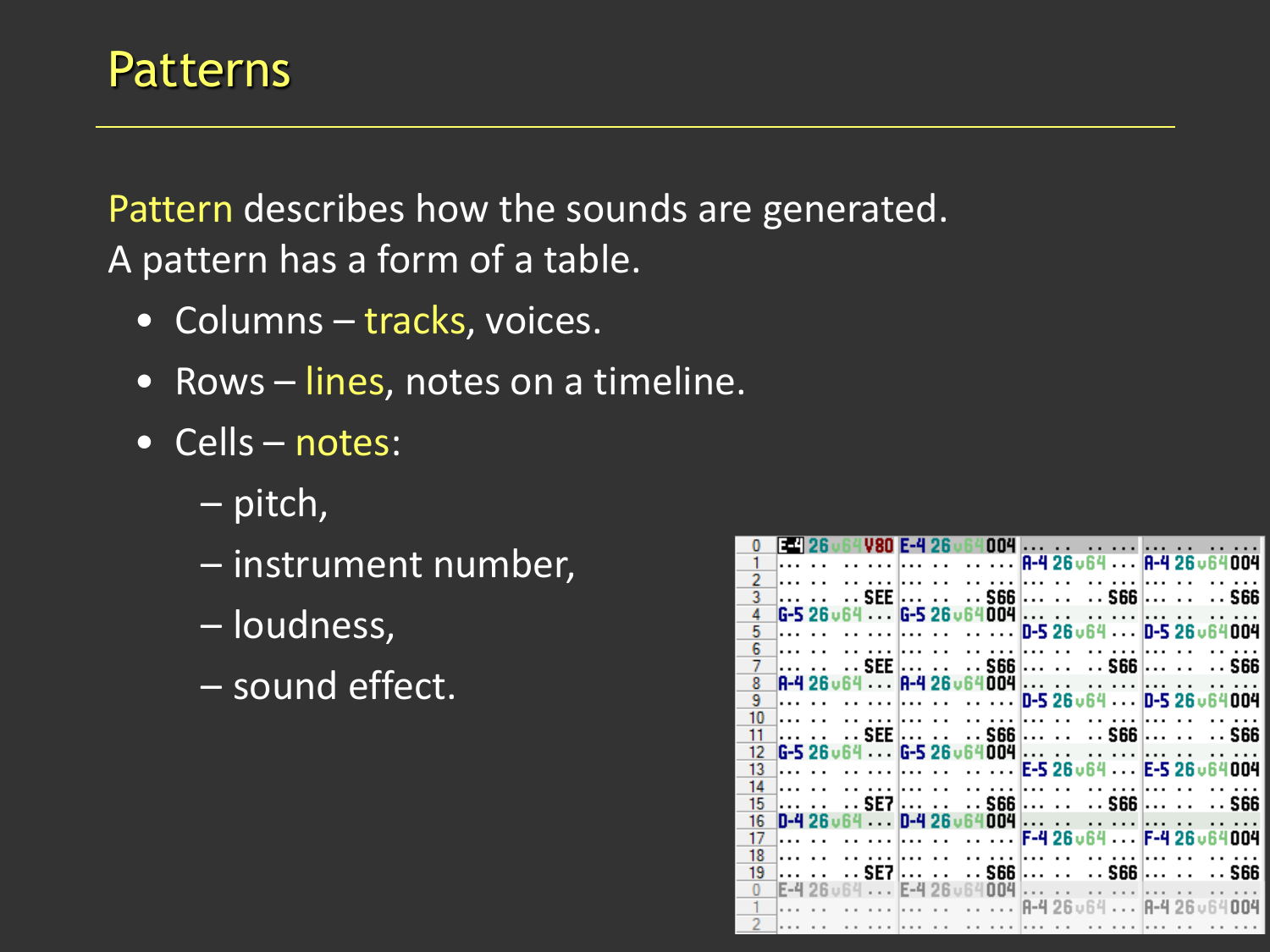#### Modular trackers

- Modern trackers use modules (machines) instead of recorded samples:
	- generators synthesizers and samplers,
	- effects modify the sound,
	- amplifiers, mixers, etc.
- The machines are controlled with patterns, just like in the original trackers.
- Much more capabilities of music creation.
- Programmers can create custom machines.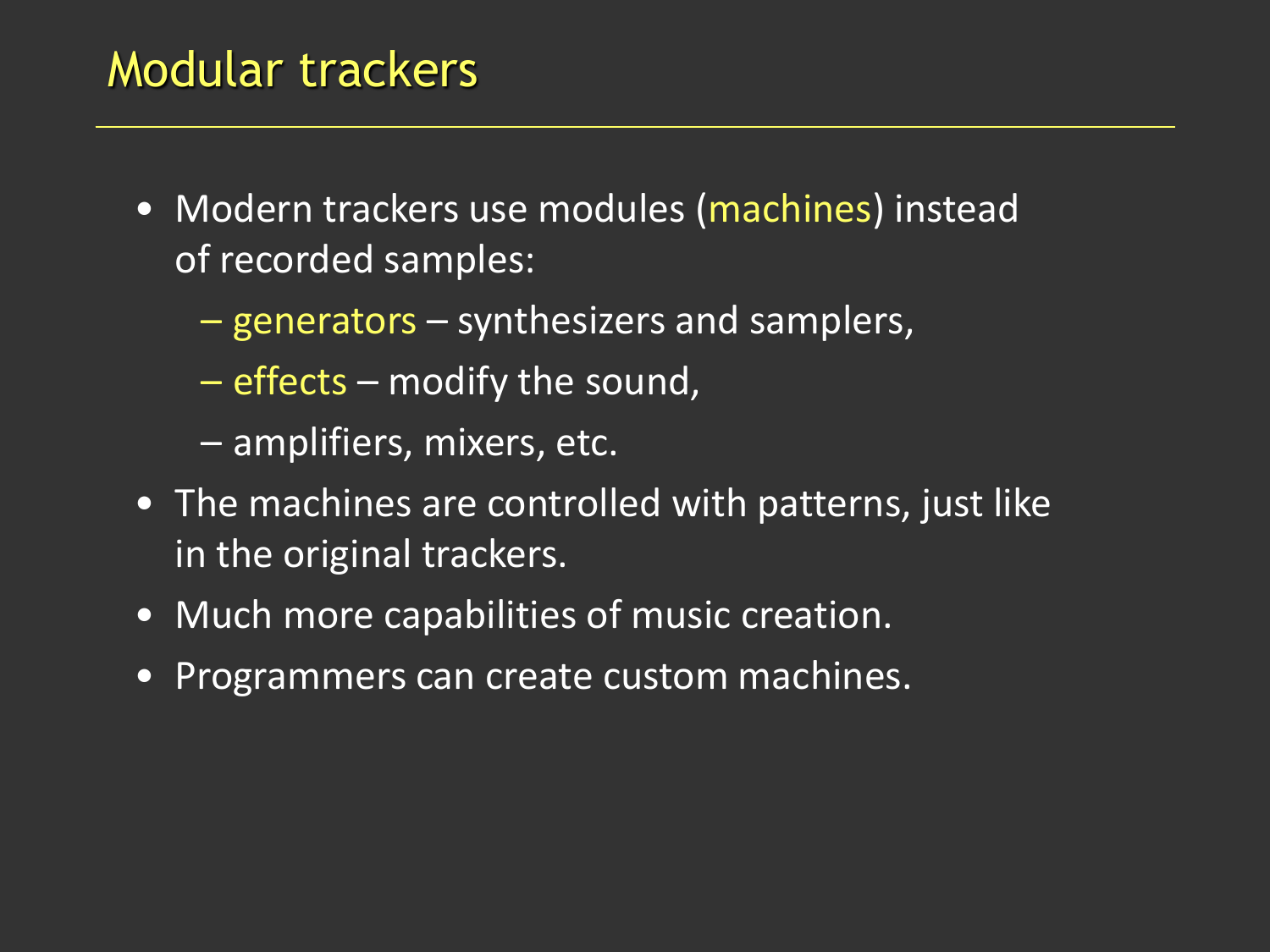#### *Psycle* – example of a modular tracker

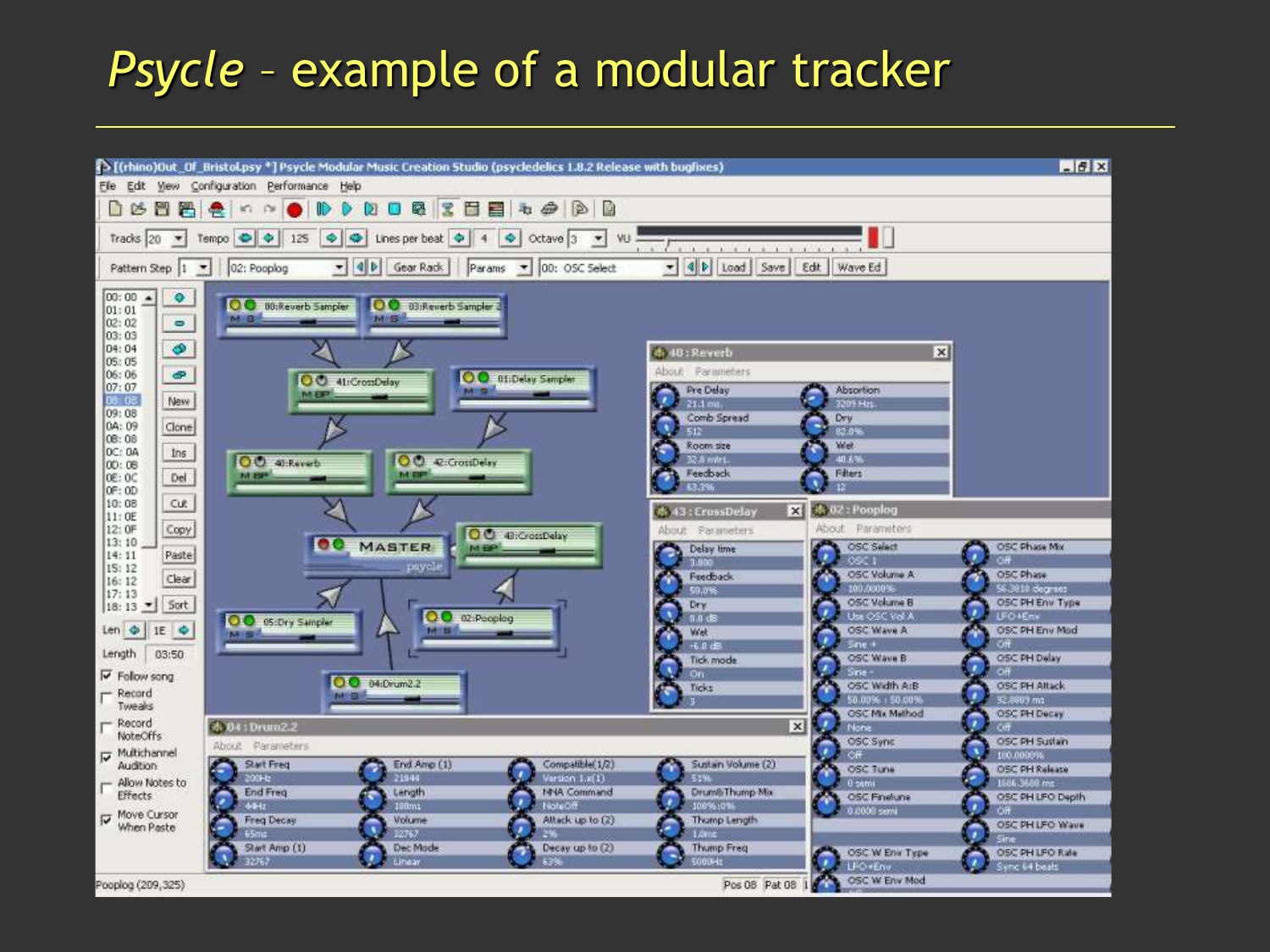Modern trackers:

- *OpenMPT* a free "traditional" (MOD) tracker, Windows
- *Psycle*, *Buzz* free modular trackers,
- *Renoise –* a commercial DAW based on the tracker concept.

Some software allow for creation of modular systems that are controlled with MIDI instead of patterns. An example: *NI Reaktor* (commercial).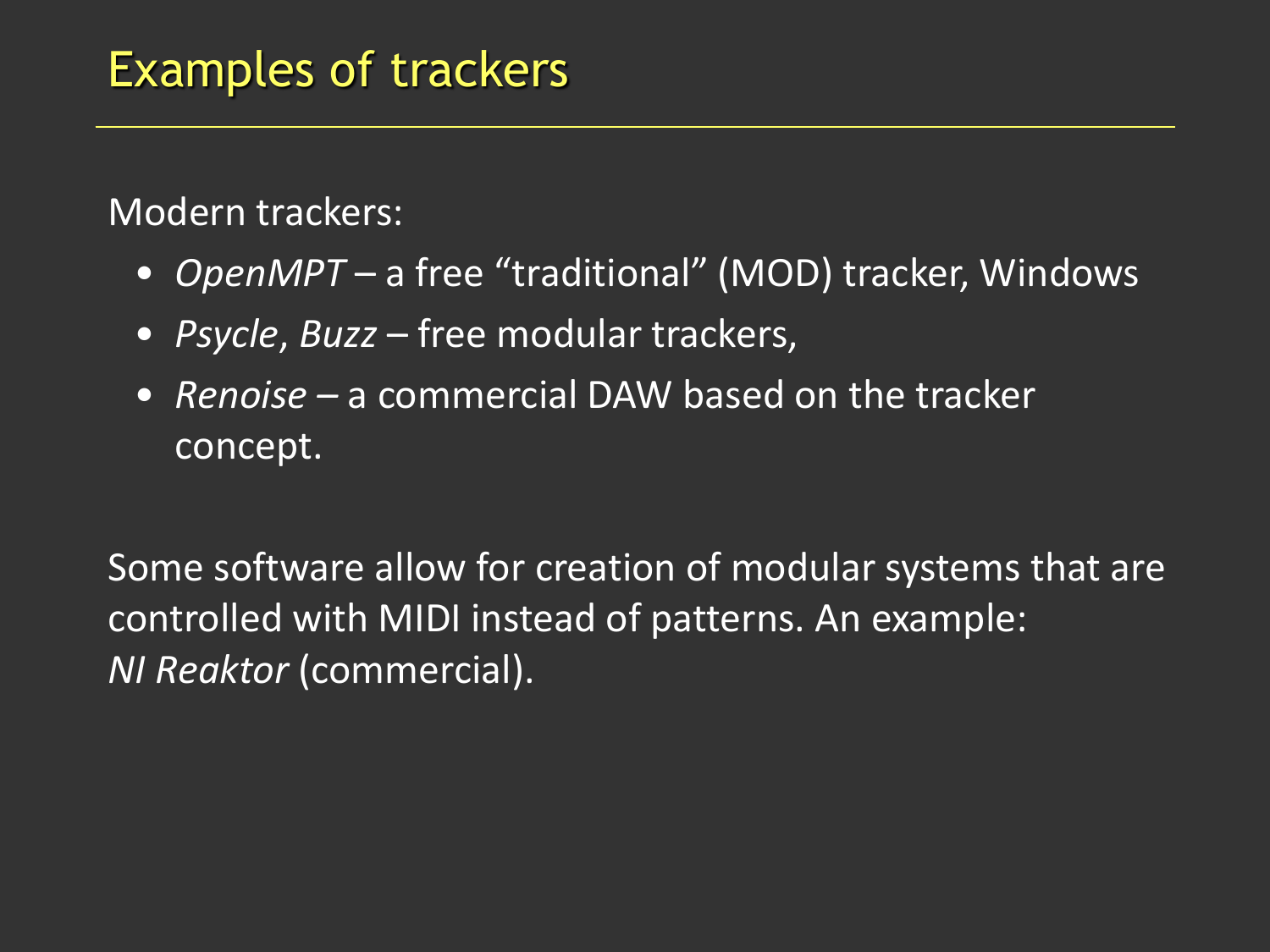Algorithmic composition uses software to create musical pieces ("songs"). A computer becomes a composer. Methods of algorithmic composition (can be used simultaneously):

- grammatic algorithms based on music theory,
- algorithms based on statistic models,
- randomized algorithms,
- fractal algorithms,
- artificial intelligence methods, deep learning.

#### Example software (try it!): *cgMusic*

(http://codeminion.com/blogs/maciek/2008/05/cgmusic-computers-create-music/)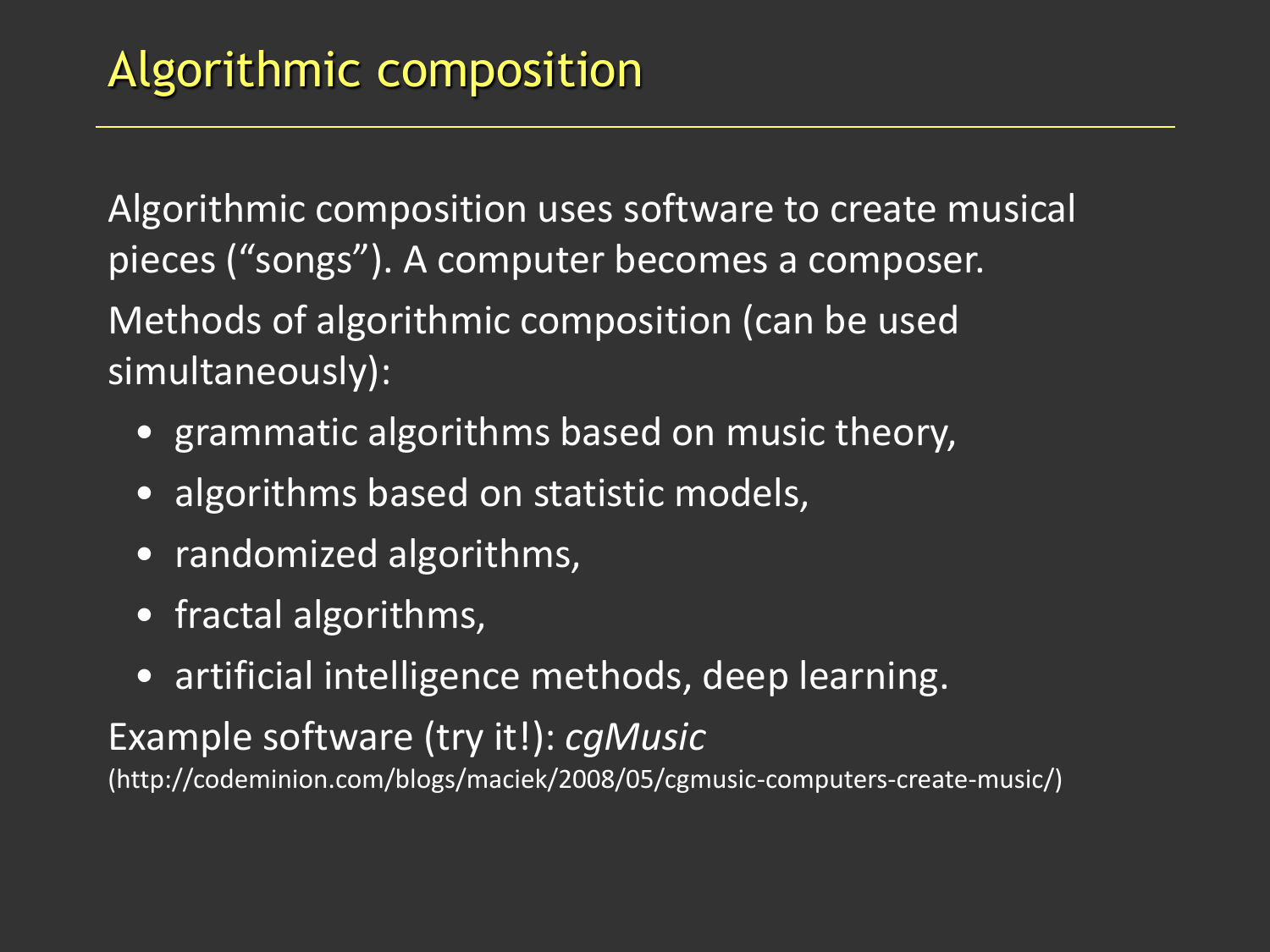The granular synthesis method combines sound synthesis with algorithmic composition.

- Granules are very short sound fragments (below 50 ms).
- Each granule has pitch and loudness.
- A large set of granules is organized in clouds (soundscapes) on a time-pitch plot.

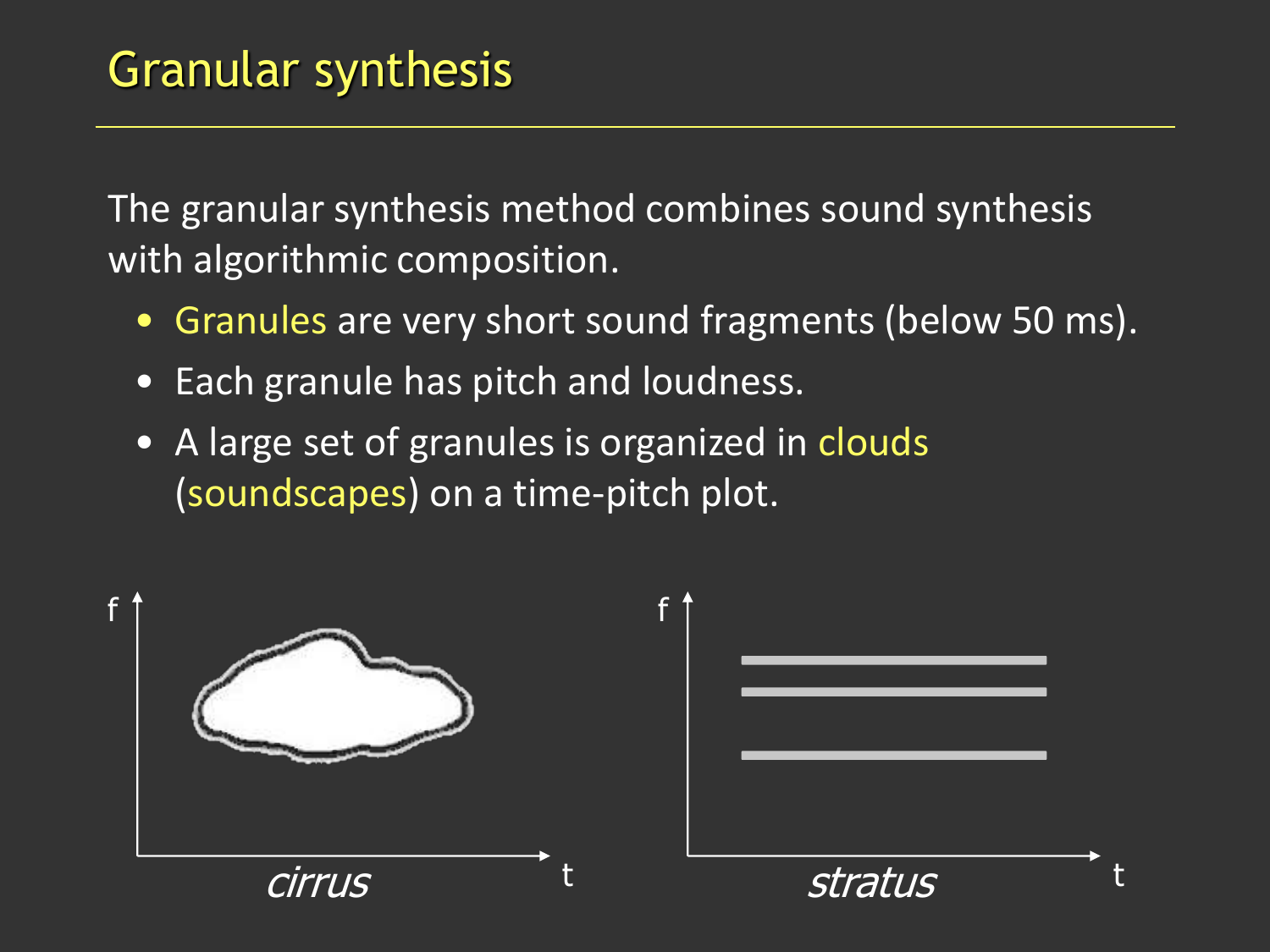#### Granular synthesis

- We can control pitch, loudness and tempo of the clouds.
- Organized clouds create sounds.
- Clouds can be created by a human or by an algorithm.
- The created sounds are "psychedelic" in nature, not like real sounds. It can be used e.g. to create an original soundtrack.
- Wavelet synthesis is similar to the granular synthesis. It uses wavelet decomposition to create granules with desired parameters.